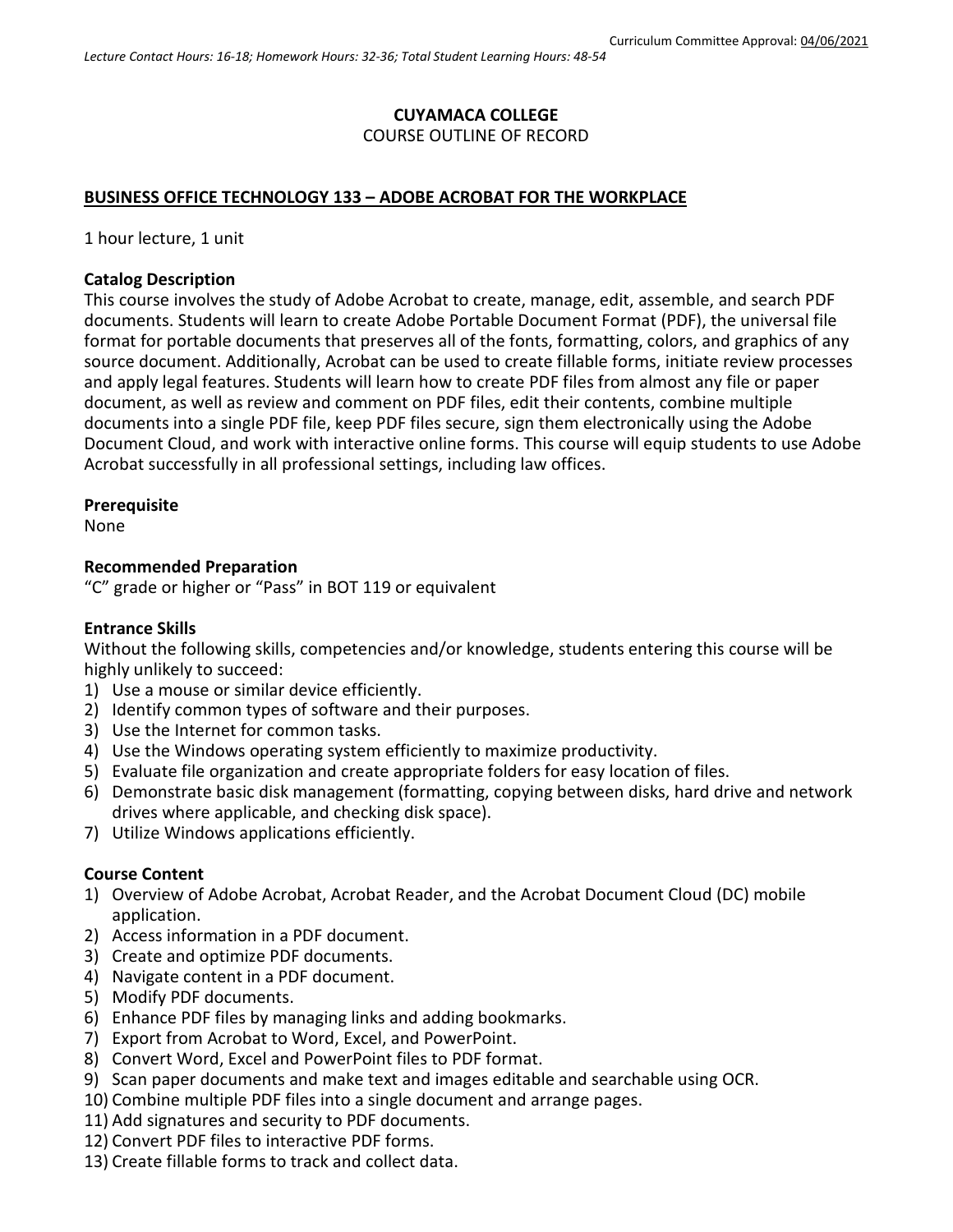14) Learn about the use of Android and iOS devices to view and work with PDF files.

# **Course Objectives**

Students will be able to:

- 1) Describe the uses of and differences between Adobe Acrobat, Adobe Acrobat Reader, and Adobe DC mobile app.
- 2) Navigate a PDF document using the Acrobat toolbars, menu commands, page thumbnails, and bookmarks.
- 3) Create, format and optimize PDF documents from various sources, including paper documents and electronic files such as Word, Excel, PowerPoint, and web pages.
- 4) Export PDF content to Word, Excel, and PowerPoint.
- 5) Convert and combine multiple documents into a single PDF file.
- 6) Convert scanned images into searchable text.
- 7) Convert web pages to Adobe PDF from Acrobat and directly from a web browser.
- 8) Edit and enhance PDF documents by inserting, deleting, and rearranging pages, adding multimedia files, editing links and bookmarks, and applying Bates numbering.
- 9) Use Acrobat security features to password protect files, send documents for digital signatures using Document Cloud eSign services, and sign documents using a digital ID.
- 10) Create an interactive PDF form with fillable fields to collect and compile form data; fill out a form; distribute a form; and validate and calculate form data.

## **Method of Evaluation**

A grading system will be established by the instructor and implemented uniformly. Grades will be based on demonstrated proficiency in the subject matter determined by multiple measurements for evaluation, one of which must be essay exams, skills demonstration or, where appropriate, the symbol system.

- 1) Assignments and projects
- 2) Exams, final exam (objective, performance)

# **Special Materials Required of Student**

Electronic storage media

### **Minimum Instructional Facilities**

Computer lab with Internet access and Adobe Acrobat software.

# **Method of Instruction**

- 1) One-on-one lecture and/or group lecture
- 2) Self-paced reading, hands-on practice, assignments and projects
- 3) Individual assistance

# **Out-of-Class Assignments**

- 1) Reading assignments
- 2) Software exercises and projects

# **Texts and References**

- 1) Required (representative examples):
	- a. Gyncild, Brie and Lisa Fridsma, *Adobe Acrobat DC Classroom in a Book*, 3rd edition, Adobe Press: Peachpit, 2019.
	- b. Adobe Acrobat software
- 2) Supplemental: None